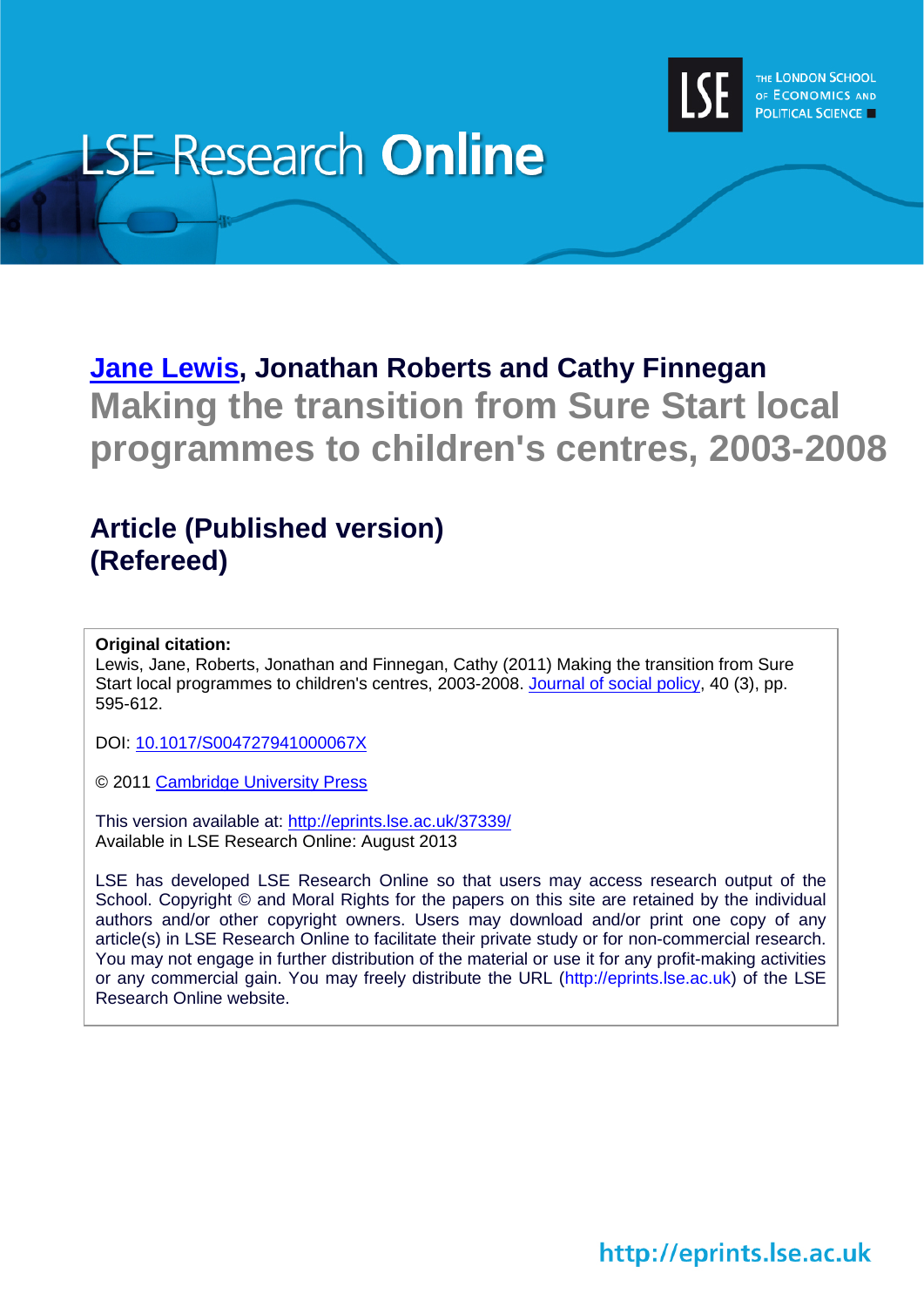## **Journal of Social Policy**

http://journals.cambridge.org/JSP

Additional services for *Journal of Social Policy:*

Email alerts: Click here Subscriptions: Click here Commercial reprints: Click here Terms of use : Click here



### **Making the Transition from Sure Start Local Programmes to Children's Centres, 2003–2008**

JANE LEWIS, JONATHAN ROBERTS and CATHY FINNEGAN

Journal of Social Policy / Volume 40 / Issue 03 / July 2011, pp 595 - 612 DOI: 10.1017/S004727941000067X, Published online: 25 August 2010

**Link to this article:** http://journals.cambridge.org/abstract\_S004727941000067X

#### **How to cite this article:**

JANE LEWIS, JONATHAN ROBERTS and CATHY FINNEGAN (2011). Making the Transition from Sure Start Local Programmes to Children's Centres, 2003–2008. Journal of Social Policy, 40, pp 595-612 doi:10.1017/S004727941000067X

**Request Permissions :** Click here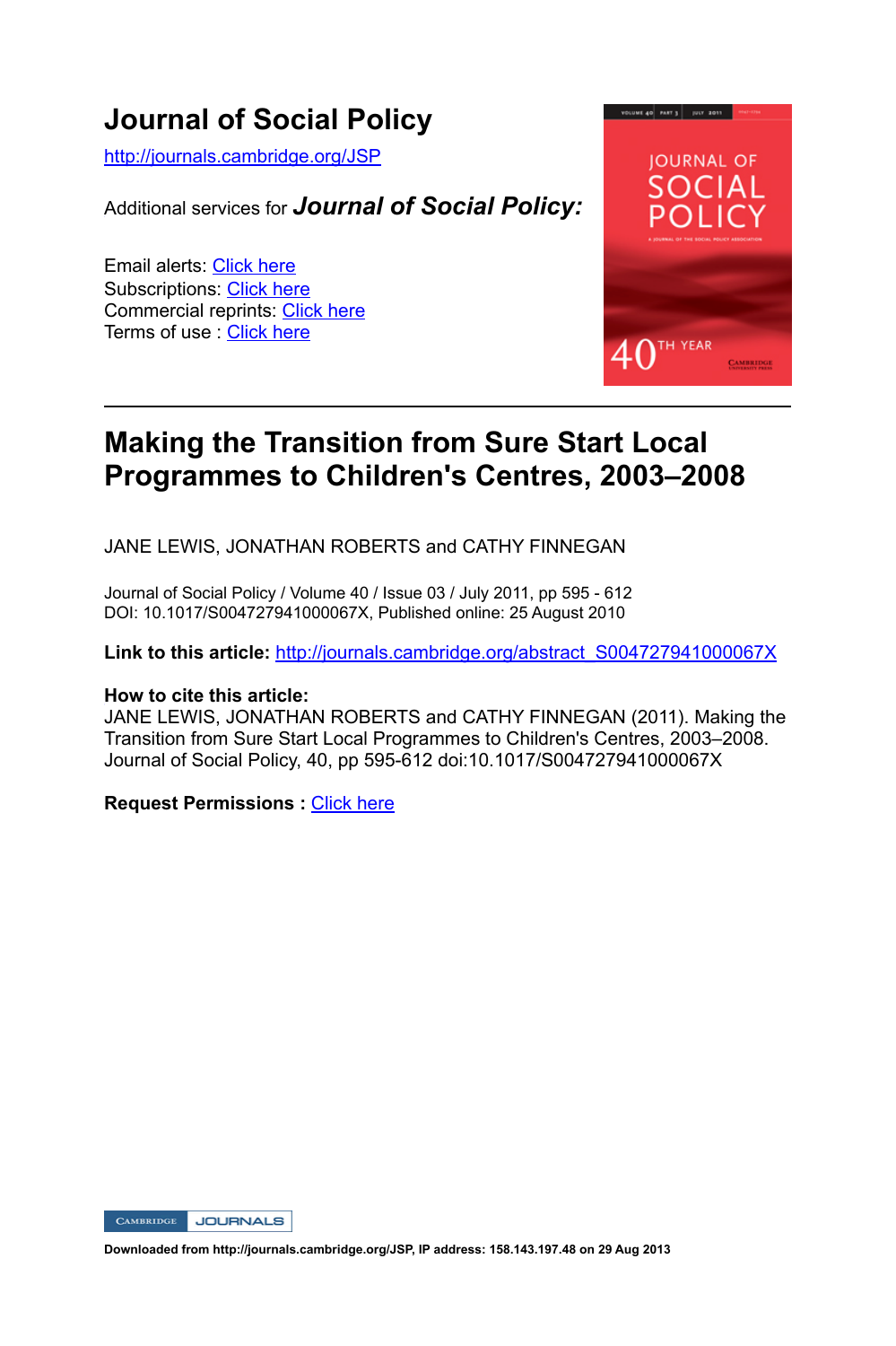# Making the Transition from Sure Start Local Programmes to Children's Centres, 2003–2008

#### **JANE LEWIS∗, JONATHAN ROBE RTS∗∗ and CATHY F I N NEGAN∗∗∗**

<sup>∗</sup>*[contact] Department of Social Policy, London School of Economics and Political Science, Houghton Street, London WC2A 2AE email: J.Lewis@lse.ac.uk* ∗∗*Research Officer, Department of Social Policy, LSE* ∗∗∗*Research Officer, Department of Social Policy, LSE*

#### **Abstract**

Sure Start local programmes (SSLPs), an area-based early intervention programme for under fives in England set up in 1998, was replaced by children's centres (CCs), a universal, mainstream service, under the control of local authorities in 2003. This paper uses qualitative data from three urban authorities in an exploratory study that investigates how far CCs differ from SSLPs, and how far they are more recognisably similar to one another than were SSLPs. We explore interviewees' understandings of the idea of an SSLP and of a CC; differences between the core offers of the two programmes in terms of funding, consistency, local responsiveness and the balance of services; issues arising from making CCs a mainstream service; and changes in governance in terms of information flows, lines of accountability and parent participation. We find that while CCs differ from SSLPs in significant respects, they also differ one from the other, and we offer some reflections on the possible causes of this.

#### **Introduction**

Sure Start was an area-based early intervention programme for under fives in England and a flagship policy for New Labour, which was intended to bring together a range of services, including family support, health services and support for special needs, as well for childcare and education. Reporting directly to central government's Sure Start Unit, the Sure Start local programmes (SSLPs) enjoyed considerable autonomy and tended to be particularly responsive to local parents. The final wave of SSLPs was not approved until 2002. But in 2003 it was decided that SSLPs would be replaced by a network of children's centres (CCs), providing universal coverage.<sup>1</sup> The reasons for the shift in policy were complicated and have been addressed elsewhere (Lewis, in press). What the shift was intended to mean at the local level was also somewhat unclear. Naomi Eisentstadt, the director of the Sure Start Unit set up in 1998 under the auspices of both the Department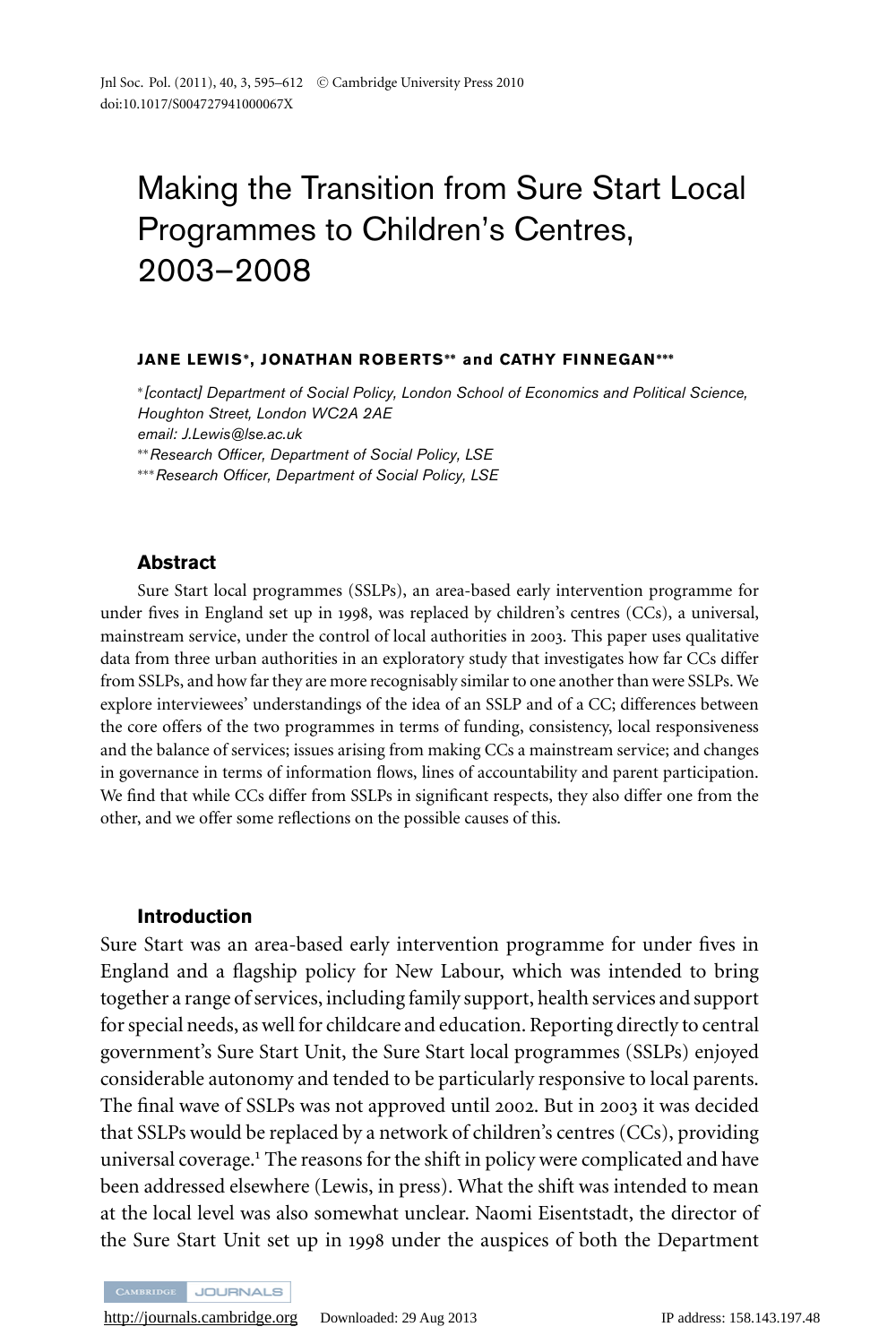for Education and Skills and the Department of Health, wrote in 2003 to assure SSLPs that

by embedding SSLPs in the local authority's strategic vision for the delivery of children's services in your area, we will ensure that the additional children's centres' funding will build on what you have already started and improve mainstream services. (Eisenstadt, 2003)

In this interpretation, the move to create a network of CCs to cover the whole of England represented the 'mainstreaming' of Sure Start into a universal service. This resulted in a trebling or quadrupling of the number of centres in each of the three local authorities studied for this project during the first two phases of policy development (between 2004 and 2008). The new CCs were called 'Sure Start Children's Centres' in the policy documents, but some local authorities never used this term, preferring 'integrated children's centres' and, increasingly, just 'children's centres'.

Notwithstanding the Sure Start Unit's assurances regarding continuity, the shift to a universal programme of CCs entailed some significant changes. First, their introduction meant not only turning SSLPs into CCs, but also the 'designation' of other facilities (such as neighbourhood nurseries, maintained nurseries, early excellence centres and family centres) as CCs, as well as the creation of new centres, often in conjunction with primary schools. Second, the official guidance made it clear that CCs in the 30 per cent most deprived areas were to provide 'a core service offer', which put considerably greater emphasis on the provision of childcare and education than had been usual for SSLPs. The guidance also set out government's expectations for the way in which the new service should work. Third, there were major changes in governance, with local authorities, rather than central government, assuming responsibility for CCs.

CCs were to be a universal, mainstream service, working in partnership with other services, such as health, at the local level. It was, however, acknowledged that there must be more support for those with greatest need, meaning that services would not be the same everywhere (DfES, 2006). Thus, centres in the 70 per cent better-off areas would provide a more limited range of services. SSLPs had developed largely in response to local needs and demands, and tended to be very different from one another. The more top–down approach to developing CCs makes it reasonable to pose the question as to how far CCs are different from SSLPs and how far they are more 'recognisably similar' entities. In this exploratory study of 'processes', $2$ ' we can only begin to answer these questions; furthermore, we find that the answers are far from simple. While there is evidence of real change, we suggest that longstanding, deep continuities in terms of the fragmentation of both early years provision and the early years workforce have militated against the emergence of a more uniform service.

The first part of the paper describes the policy shift from SSLPs to CCs and identifies the main dimensions of change highlighted by the policy documents,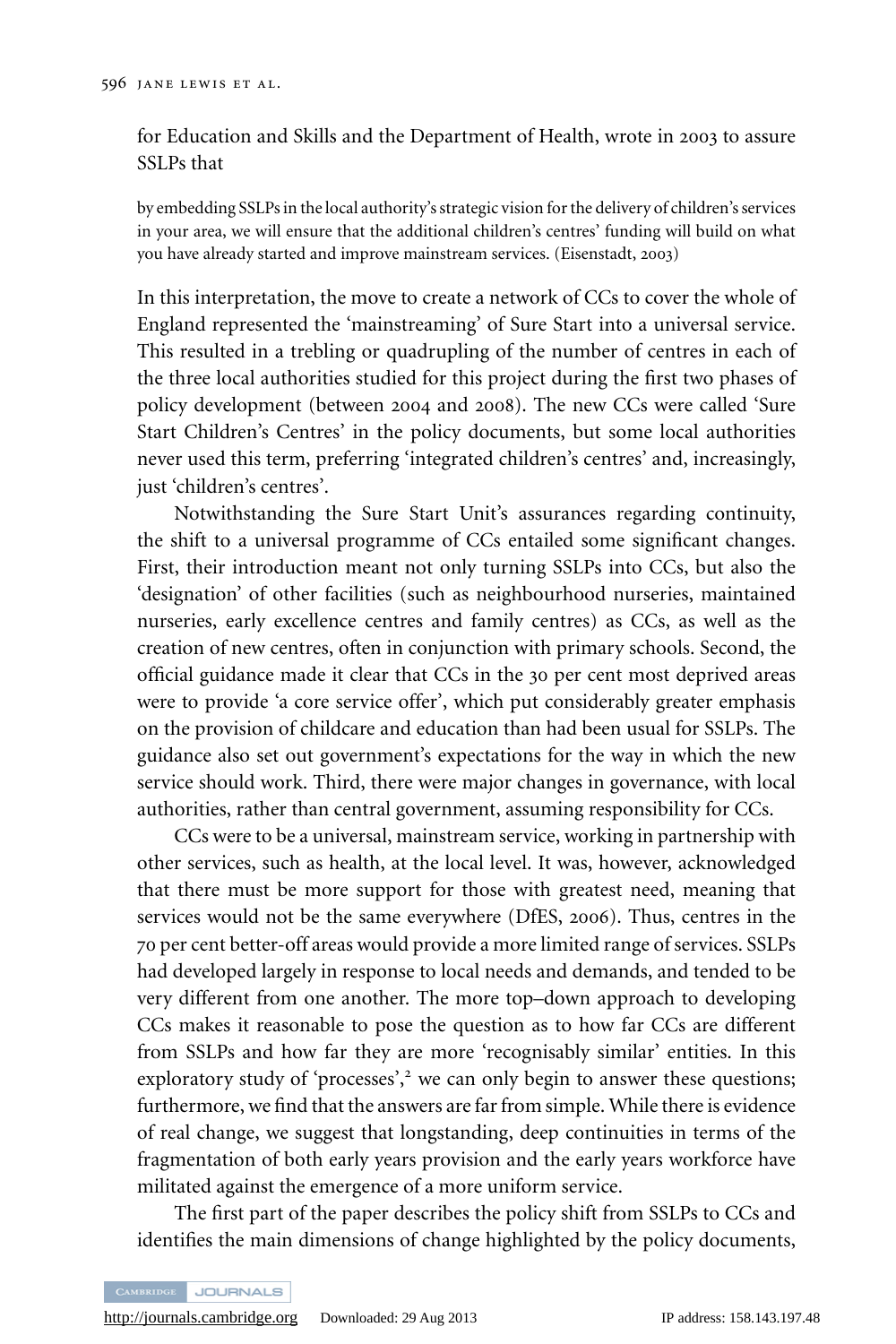which formed the starting point for the empirical investigation. The second part uses interview data first to document differences in the idea and role of SSLPs and of CCs, and second to examine how far the differences in the prescriptions for CCs in regard to the service offer, mainstreaming centres and changes in governance have resulted in more tightly specified provision.

#### **Methods**

The paper is based on interviews carried out with 18 staff covering all the CCs (three of which had been SSLPs), together with three local authority officers, in one urban local authority. A further 13 interviews were carried out in two other urban authorities in order to provide a check on the findings. In one of these, five CCs were visited (almost a fifth of the total), one of which had been an SSLP; and, in the second, six CCs were visited (three of which had been SSLPs), a much smaller fraction of the total number. Some 16 interviewees had experience of an SSLP (including the three local authority officers), 12 in the local authority in which they were interviewed. Appendix 1 provides information on the posts held by interviewees and on the origin of the CCs visited. The interview data from the three authorities have been pooled because, for the most part, the main issues were very similar for all three areas; the text indicates points of difference. The SSLPs usually became CCs in phase 1 of their development (2004–6). All but one of the CCs visited for this study were in the 30 per cent most deprived areas (CCs for the 70 per cent of better-off areas began to be developed from 2008). The interviews with staff who had not been employed by SSLPs are identified in the text and used as and when they further illuminate key points. Thirty-one interviews were carried out with one person; the remaining three interviews were carried out with two people, usually the centre manager and the head of the school on whose premises the centre was located. All interviews were transcribed and analysed manually.

#### **Policy background**

The SSLPs launched in 1998 offered outreach and home visits, support for families and parents (including support groups, drop-in and parenting sessions); support for good quality play, learning and childcare; primary and community health care and advice about child and family health; and support for children with special needs. They could also provide additional services in response to local need – for example, advice on housing or welfare benefits – and there was usually enough money to respond to parents' wishes regarding social events. Services could be provided by the SSLP, or money could be given to a provider – for example, to the primary care trust, to fund an extra health visitor.

Sure Start had strong ambitions regarding the development and empowerment of local communities (Glass, 2006). Naomi Eisenstadt (2002: 3

CAMBRIDGE JOURNALS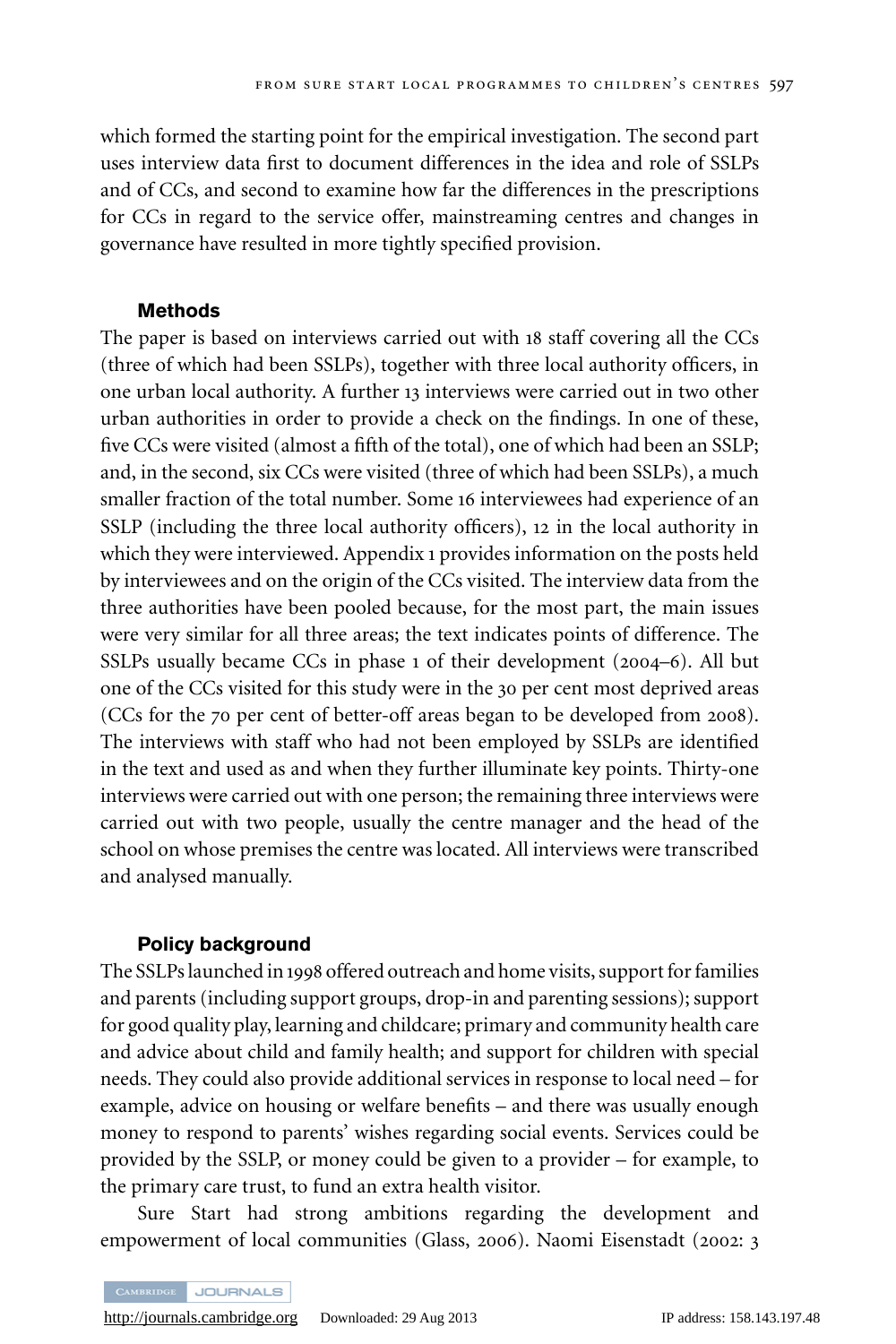and 4) commented that 'probably the most important' of Sure Start's principles was the injunction to involve parents and carers: 'The fundamental premise is that better outcomes can only be achieved with the active participation of parents.' Indeed, only provision for special needs and for early years' education focused on the child alone; other parts of the services offered by SSLPs were usually focused on the parent and child, or just the parent (Tunstill *et al.*, 2005a). The national targets set for SSLPs also focused on parents as much as the children, including a reduction in the proportion of workless adults in households and in the proportion of mothers who smoked, and an increase in the proportion who breastfed. Anning and Hall (2008: 4) have recorded their view that 'the story of Sure Start exemplified a tension between the rhetoric of local empowerment and the realities of central government control'. Nevertheless, SSLPs were given considerable autonomy as to *how*they delivered their services and met the targets.

The core offer for CCs was set out as: integrated early education and care, outreach to parents, family support, health services, information about other childcare providers and community services, effective links with Jobcentre Plus, and workforce training. This list overlapped considerably with that for SSLPs, but the focus on childcare and education, alongside the link to the employability agenda via Jobcentre Plus, together with the injunction to reach vulnerable parents, were new. In respect of the last of these, the interim report of the National Evaluation had made the damaging claim that Sure Start had not reached the most disadvantaged families, had only produced modest benefits for the moderately disadvantaged, and even small adverse effects for those most at risk (NESS, 2005).

In respect of childcare, the early official guidance set targets for the creation of new childcare places by CCs (DfES, 2003a) in line with the local authorities' obligation (from 2006) to provide a 'sufficiency' of childcare and, from September 2008, fully integrated early years education and full daycare. Expectations regarding the staffing of centres in the 30 per cent most disadvantaged areas were also laid out by 2007, and gave strong encouragement to the appointment of a teacher and a graduate early years professional (DCSF, 2007: App. 1), just as the targets set for CCs by central government focused more on children's cognitive achievements.

Government Ministers assured the House of Commons Education and Skills Committee that CCs were a continuation of Sure Start. Thus, CCs would be 'community driven, parent driven and will retain that essence of Sure Start which has made it so successful' (House of Commons Education and Skills Committee, 2005a Q. 479; see also DfES, 2006: 3). But the introduction of CCs involved considerable 'up-scaling' in provision. CCs were to become a mainstream service under local authority control (DfES, 2006:3), working in partnership with other services in the public, private and third sectors. Indeed, the 2006 Childcare Act made health services and Jobcentre Plus statutory partners in providing services. How parent participation was to be fitted into the new model of governance remained opaque.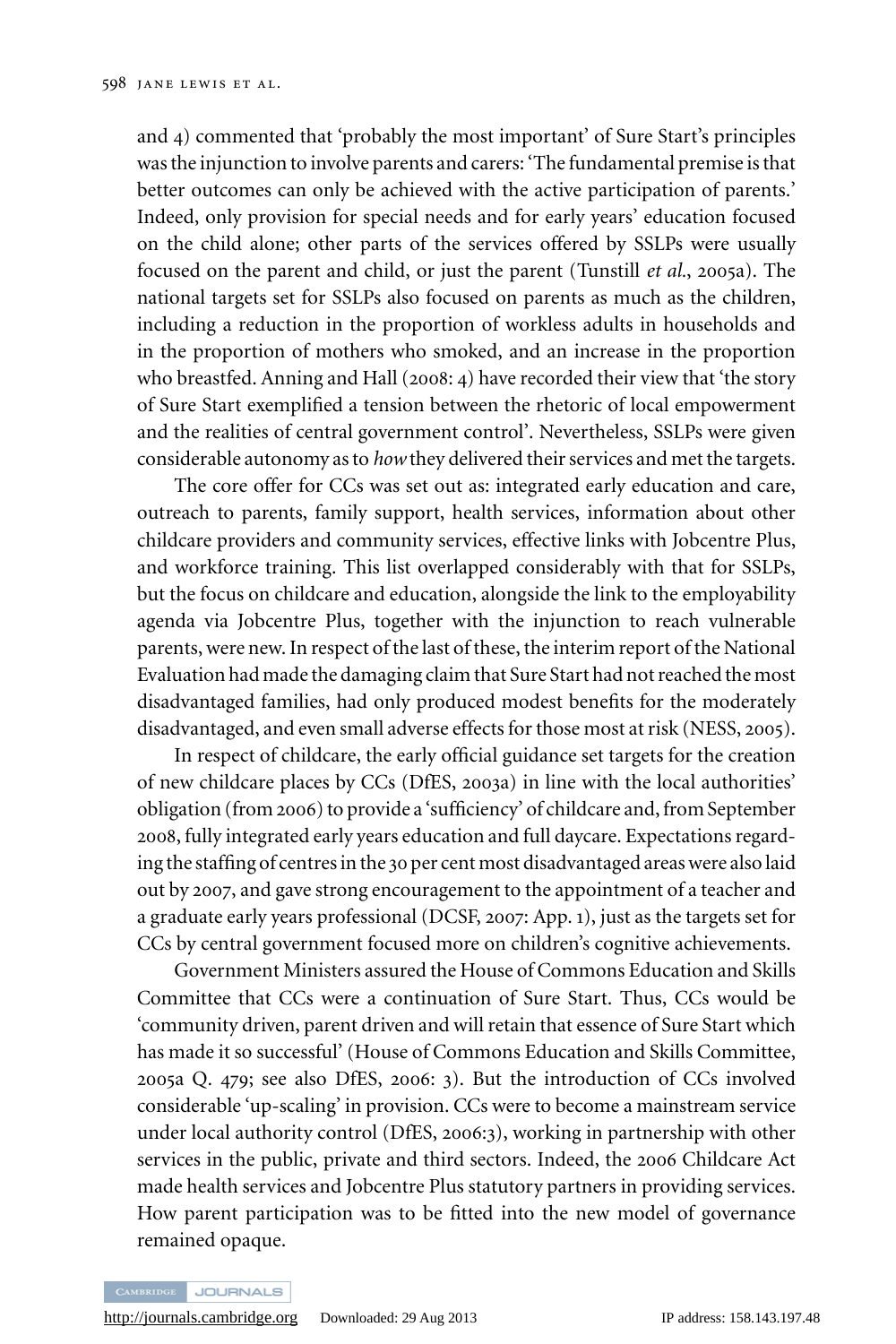#### **Findings**

#### **The idea and role of a CC compared to an SSLP**

Government spokespersons and documents represented the shift to CCs as something that built on Sure Start. While interviewees were broadly agreed that both the underpinning principles and broad goal of the two programmes – to do the best for children – were similar, one of the local authority officers commented that 'children's centres *were packaged as* Sure Start grown up [our italics]'. In addition, as another local authority officer observed, people's jobs had often 'evolved with the Government's agenda' in ways that were not always easy either to recall or explain to an interviewer. Nevertheless, interviewees revealed different approaches to CC provision.

SSLPs were described by one manager as 'tighter' because they were more often located in one place (with seconded staff: for example, health visitors) than are the CCs. In urban areas, CCs often conform to a 'hub and spoke' model, with a 'lead setting' identified by the local authority and other sites delivering other parts of the core offer, particularly childcare and education. As a manager put it: 'to me a children's centre is not a building *...* it's an umbrella, isn't it?'. However, as many respondents acknowledged, this made it 'confusing', 'misleading' or even 'meaningless' for parents, who tended to think of a children's centre as a building, when in fact it is a service. But the idea of a centre as a 'one stop shop' for people with children under five is difficult to sustain when in practice services are delivered in several different places. Front-line staff tended to talk more about the changes that had taken place than did managers, largely because CCs had affected their ways of working. In fact, there was little evidence as to a strongly focused perception of a children's centre; rather, views differed according to the particular institutional history of the centre and the approach taken by the staff, particularly the managers, which was in turn influenced by their different disciplinary backgrounds.

The longer history of development of both SSLPs and CCs is crucial for understanding the approach to centres locally. For example, four of the former SSLPs visited in two of the authorities had been based in maintained nursery schools that then became 'lead settings' for CCs. Three of the managers were nursery school heads, and were convinced that in essence the nurseries had continued to work as they always had – pre- and post-Sure Start – with one stressing that the nursery had always also included services to support parents. One of these managers felt strongly that the extra staff brought in by the development of the SSLP had worked in something of a 'parallel universe', as 'a team operating alongside the nurseries', focusing on securing community representation and bringing family support services together. Because of their background in early years education, these managers were convinced of the overwhelming importance of educational achievements for children – something that the CCs agenda also brought to the fore – and thus felt that in essence 'the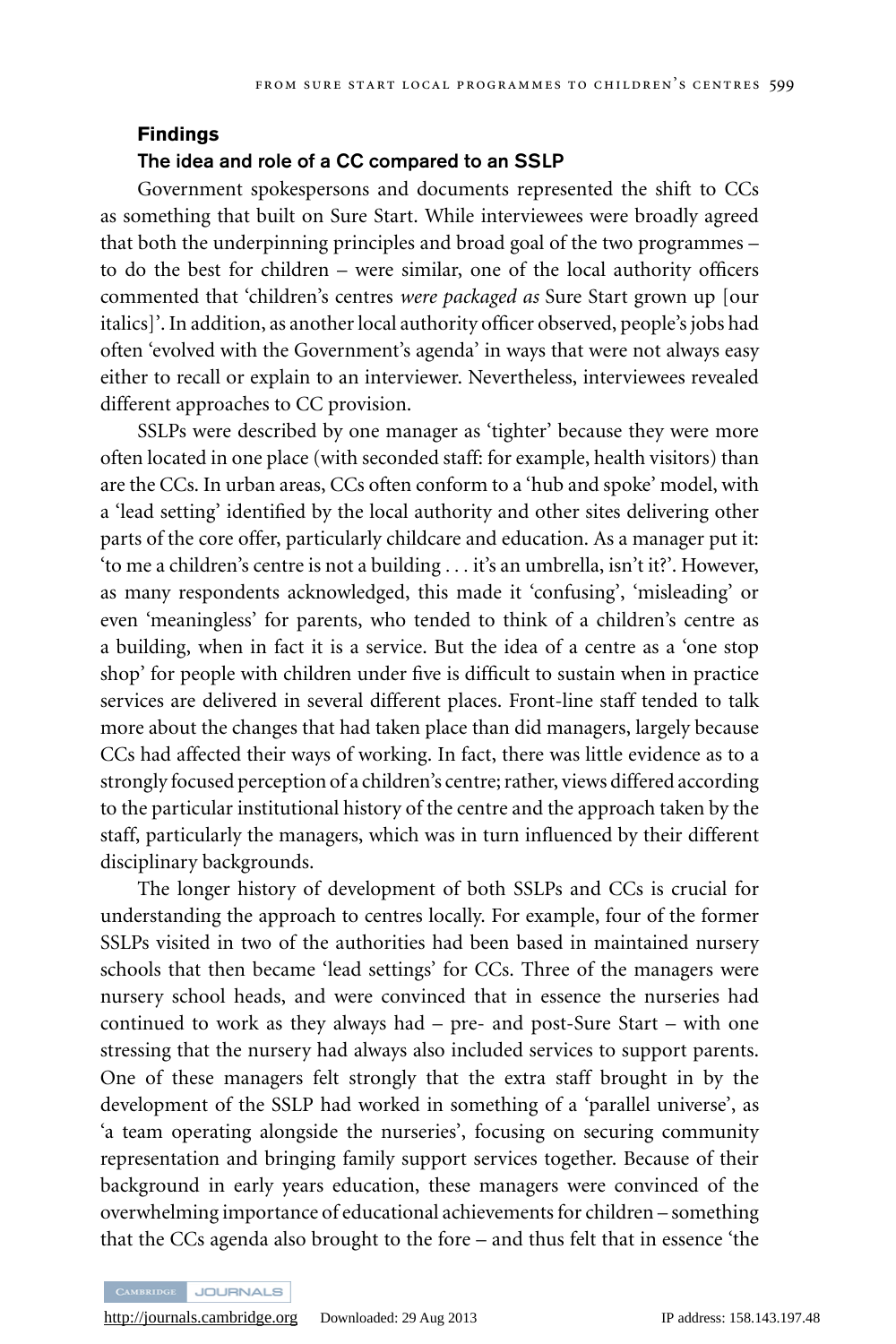nursery is the children's centre and the children's centre is the nursery'. The professional background of these heads and managers of CCs was crucial in forming their ideas about SSLPs and centres.

CCs serving the most disadvantaged areas were required to provide the core offer and to focus more strongly on educational outcomes for children and on increasing the employability of parents, shifts that were clearly recognised by respondents with experience of both programmes. However, paradoxically, it was not uncommon to find interviewees with *no* previous experience of Sure Start stressing the importance of parents' views about the services that should be provided and emphasising the importance of other parts of the core offer. Thus, a manager of a recently established children's centre run by a voluntary organisation replied to a question on the role of the centre thus: 'I like to refer to this as a family centre. We have to call it a children's centre, but *...* that is more government policy I would say. The role of this particular centre as I see it is to support local families.' While this manager had no knowledge of Sure Start, his priorities were more in keeping with the idea of an SSLP than of a children's centre. Indeed, a recent report on outreach work commented on the basis of work in 55 centres that 'although called CCs, in reality much, if not most, of their work is with parents who are adults' (Capacity, 2009: 4).

CCs should be seen as a service rather than a building. However, continuities in terms of both the institutional histories of the centres and the approaches taken by managers in particular seem to have been important factors accounting for different approaches to delivering the core service offer.

#### **Changes in the core offer: issues of funding, consistency, local responsiveness and balance**

Respondents were agreed that the bulk of *funding* for CCs is absorbed by labour costs and that there was limited room for the provision of services that might be requested by parents after core services had been provided. The funding per child for SSLPs was in any case much more generous. One local authority officer referred to this rather disparagingly as having provided money for services such as 'baby yoga' requested by middle-class mothers; a CC manager said that 'I've known [SSLP] managers who've bought ponies with Sure Start money'; while a voluntary sector provider in another authority referred to the 'bribe money' that had been available in SSLPs to fund trips to the seaside or leisure centre passes and thus to entice disadvantaged families into the SSLP. Certainly, SSLPs had enough money to respond to a wide variety of requests from parents and to particular local needs; all respondents who had worked in them considered that they had been well funded and many expressed the view that it could not be expected that such a level of funding would be sustained. In all the CCs visited for this study, there was a small amount of discretionary money – usually about  $£5,000$  per year – to spend on additional services, but one manager said that her centre was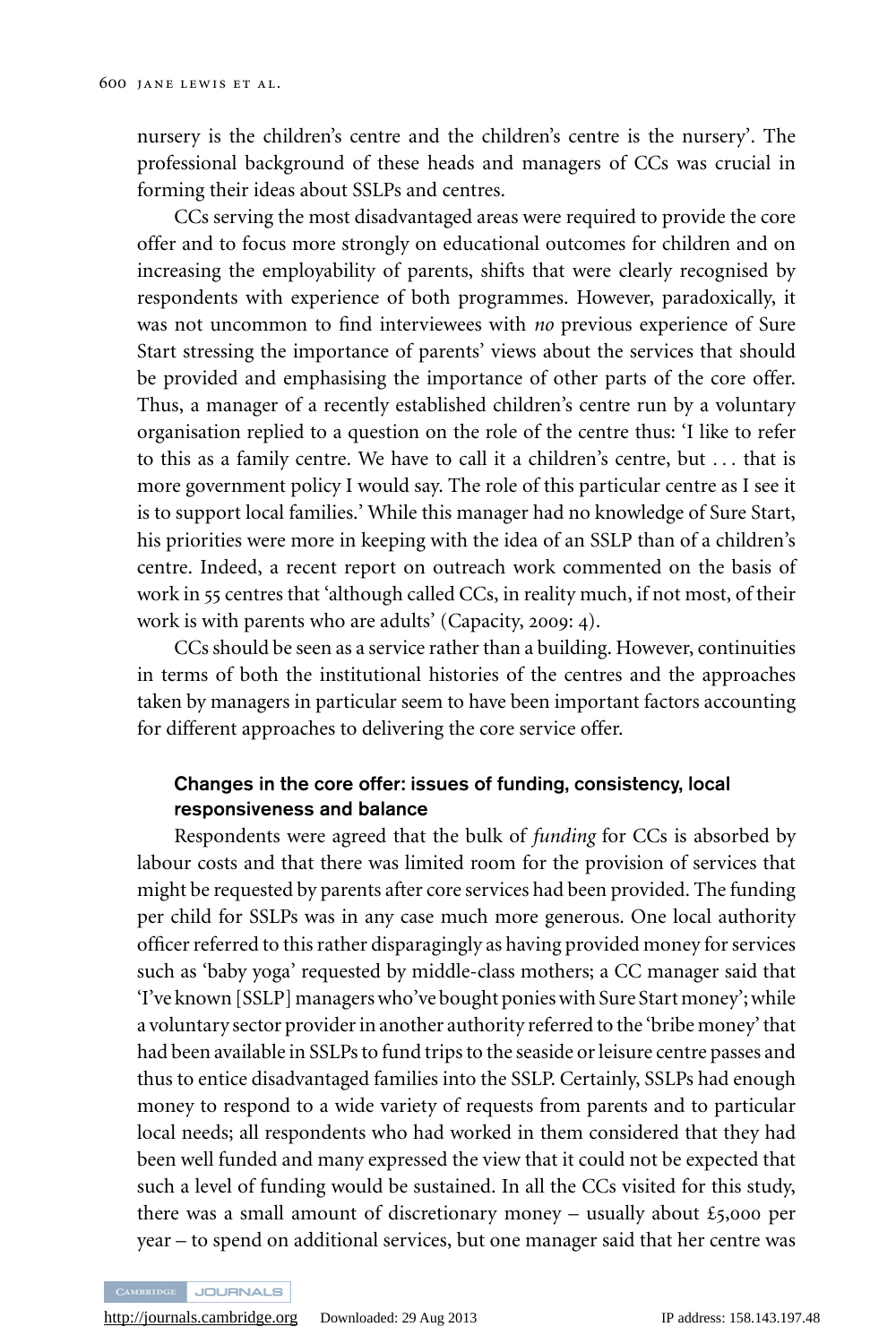unable to do even a quarter of the work with the money allocated to CCs that they had done as an SSLP (this centre was run by a voluntary organisation as a social enterprise and the manager thus was able to rely on other streams of funding). Several interviewees anticipated that future cuts in public sector expenditure would result in more charging and a more basic level of service.

Given the tighter service specification for CC, it is reasonable to expect that centres would offer a more consistent service than had SSLPs. One local authority officer commented that '[i]f you've got a universal service to offer, you can have it locally tailored to local need, but you need some consistency in the way it runs because of money and accountability'. But a second officer in the same authority was rather more cautious about imposing a more standard core offer across CCs:

you've got greater control and greater consistency with CCs, because you've got the local authority involved *...* [but] that can also be, you know, a disadvantage if it's not managed carefully, because you kind of, lose some of that, I mean, local identity's really important in responding to local need, so you have to be careful that you enable that to continue as well as keeping a kind of, centralised approach.

These comments about the differences in the nature of services provided by SSLPs and CCs wrapped up two issues: the extent to which the CC core offer resulted in greater *consistency* and the extent to which CC services were *less responsive* to local need.

The extent to which services became more consistent or standardised is difficult to assess. Some primary school heads who had only become involved in CCs since 2006 felt that services were still 'bitty' in the words of two interviewees, and wanted much *more* consistency. But an outreach worker, who had worked in the same place when it had been an SSLP commented regretfully: 'so it's a case of well, we've decided that the parenting programme we [the local authority] will offer is this, or the exercise programme we will offer is that and you will have to go on this training and then you have to roll it out'. Local authorities were advised, for example, to choose from 'evidence-based' parenting programmes (usually American and in one case Australian), one of the criticisms of SSLPs having been that they focused too much on responding to the needs expressed by local parents rather than delivering evidence-based programmes, which many felt necessary in order to achieve better outcomes for children (e.g. Rutter, 2007). Local authorities commissioned many services for all CCs in their authority, whereas SSLPs had done their own commissioning. This should have resulted in a more recognisably similar profile for CCs, at least within a particular authority. But as the last section showed, the history of each centre, together with the predilections of the manager, were sufficiently powerful to make even geographically adjacent centres rather different.

Nor was the nature of services necessarily more standardised in terms of delivery or quality. For example, while CCs were obliged to employ outreach

CAMBRIDGE JOURNALS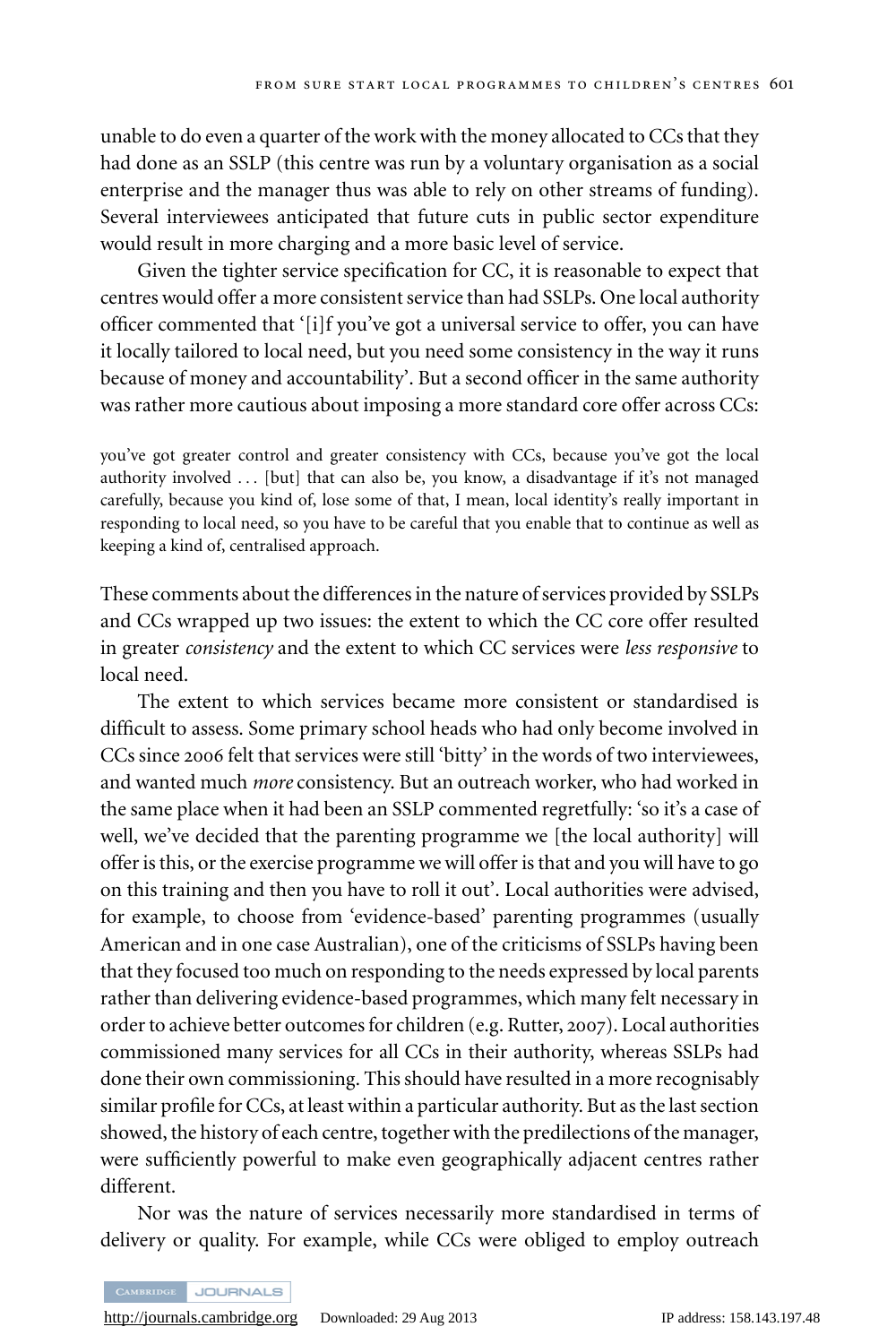workers, there was no one model for outreach work, in terms of staff qualifications or the numbers of visits to families that were expected, despite this work having been identified as much more important in the shift to CCs. Nor was there any real consistency in terms of the quality of childcare and education provision, despite the fact that from September 2008 providers registered with Ofsted have been obliged to work to the statutory framework for the early years foundation stage, which sets common standards for the development, care and education of children aged 0–5. Many managers of CCs reported being linked to private, voluntary sector and independent childcare and education providers over whose work they had no control.

Interviewees tended to agree that most of the elements of the core offer CCs were obliged to provide had been present in SSLPs, but that the *balance* had changed, with much more emphasis on childcare and education, on outreach work in order to make contact with the most disadvantaged families, and on the employability of parents, with the additional requirement that a worker from Jobcentre Plus (an executive agency of the Department of Work and Pensions, which provides services to support people of working age from 'welfare into work') be made available to work in CCs. However, one manager took the long view of changes in the balance of the service offer, commenting that while Sure Start had focused on young and vulnerable parents, now the focus was more on the speech and language development of children: 'The wheel turns and things go round *...* work that's happened in the past, fallen out of trend, [has] come back into play.' He felt that some of the work he had been doing prior to becoming an SSLP was now back in favour. Nevertheless, outreach workers who had experienced the Sure Start approach were unhappy about the greater emphasis on early years education, which they felt had in some CCs (especially in the newly founded ones attached to primary schools) put an end to 'fun days' with entertainers, balloons and face-painting, because the educational aim was unclear. Yet, in the view of the outreach workers interviewed (see also DfES, 2007), but not some of the managers or the local authority officers, such activities served to draw parents into the centre.

In several CCs that had been SSLPs, there were differing degrees of resistance to the shift in the balance of the core offer. One manager, who was also a nursery school head, was very much in favour of the new emphasis on early years education, but not on childcare as a means to increasing employability: 'I think it's quite difficult for people in early child education and care and health to take on *...* [P]eople [in SSLPs] felt passionately that it should not be about pushing parents into low paid jobs.' Thus, while her view of childcare and education provision was positive, she was nevertheless suspicious of linking childcare to employability rather than solely to child outcomes, fearing that an offer of both mediocre childcare and mediocre jobs would result.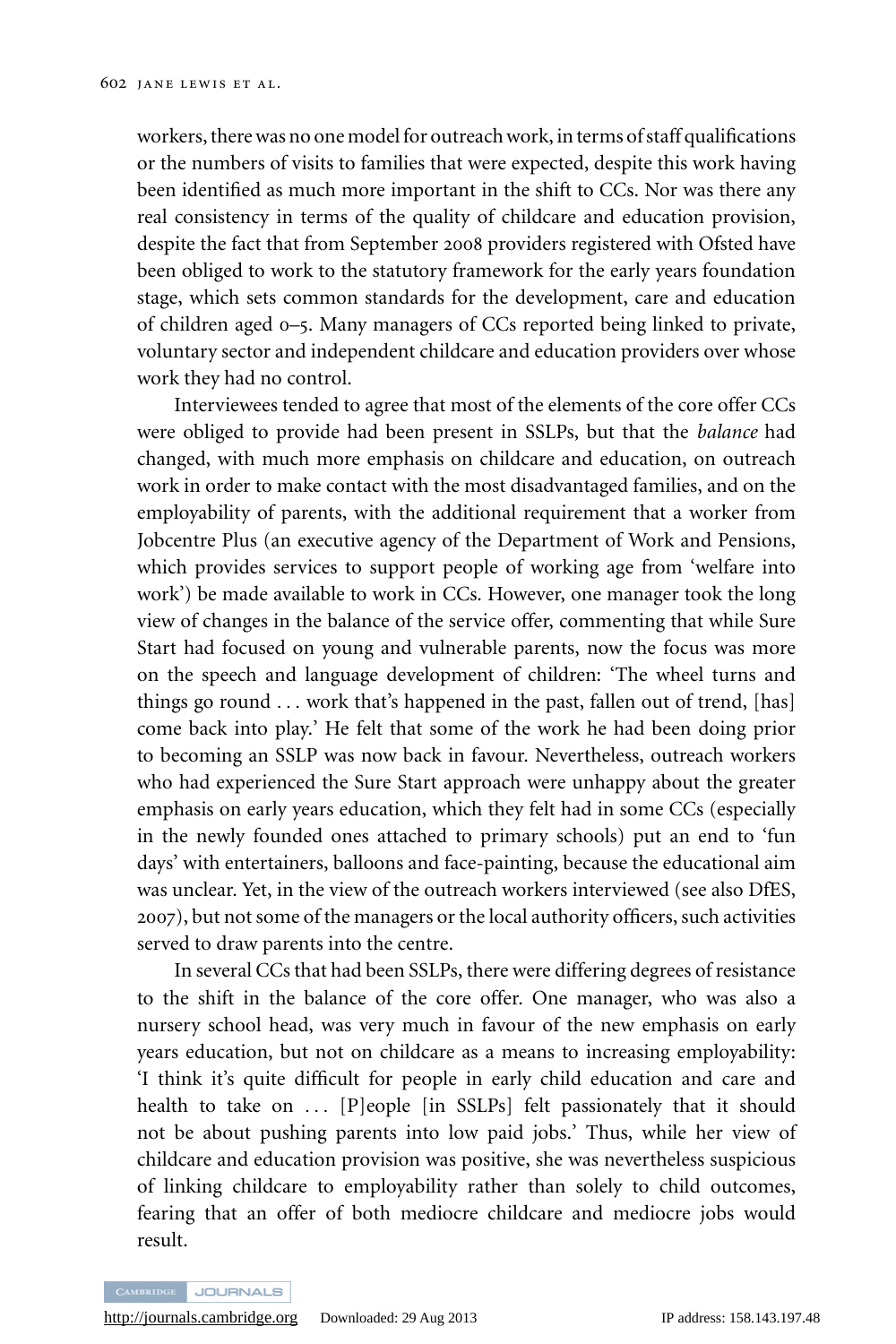A second manager reported that daycare and education provision had not been developed because of lack of local demand. She was in the process of making a case to the local authority that there was a 'sufficiency'<sup>3</sup> of provision in their area, which had a large proportion of Asian families with relatively few working mothers, and that additional provision of childcare and education by the centre, which was run by a voluntary organisation, might endanger the businesses of other independent sector providers. This interviewee 'struggled' with the shift in the service offer to a greater emphasis on childcare linked to employability, which was additionally at odds with local perceptions about the proper role of mothers:

We all know from research<sup>4</sup> that, you know, in the early days of the child's life, to have your parents, one parent at least around during that period is actually greatly beneficial. And yet on the other hand, in this government agenda around getting women back into work particularly, and the child care agenda, and I do struggle with that contradiction really.

A third manager in the same authority reported that he had been preceded by a Muslim manager, who had not developed daycare because of the preferences of parents for homecare in his area, but who had set up good partnerships to ensure the delivery of family services to support parenting. Finally, a voluntary sector manager of a CC and former SSLP agreed that often it was more important for someone to work with the parent to sort out the child's behaviour – 'if you've got a parent that's having an issue with behaviour management, putting the child in a nursery is not going to tackle that' – adding that support for the parent to work with the child should be judged the most important task for the centre in such cases.

CCs were not funded as well as SSLPs, and their money was largely absorbed by meeting the core offer. But, the imposition of a core offer did not result in greater consistency or in higher quality services. Nevertheless, change in the service prescriptions did result in a change in the balance of services above all. The emphasis on children's cognitive achievements and on parents' employability shifted away from the focus of the SSLPs on parent and child services, and on responding to parent demand. One interviewee remarked that SSLPs had been about 'working with families for the good of the family, rather than working with families for the good of the child and for that child achieving educational outcomes', which he felt was the case in CCs. A manager of a former SSLP commented that SSLPs had paid more attention to parents *qua* parents, organising trips out, parent groups and benefits advice, services that had not usually been 'rolled over' into CCs.

#### **A universal service: mainstreaming and partnership**

All interviewees welcomed the ending of the 'post-code lottery' whereby SSLPs had been permitted to serve only a particular geographical area, but making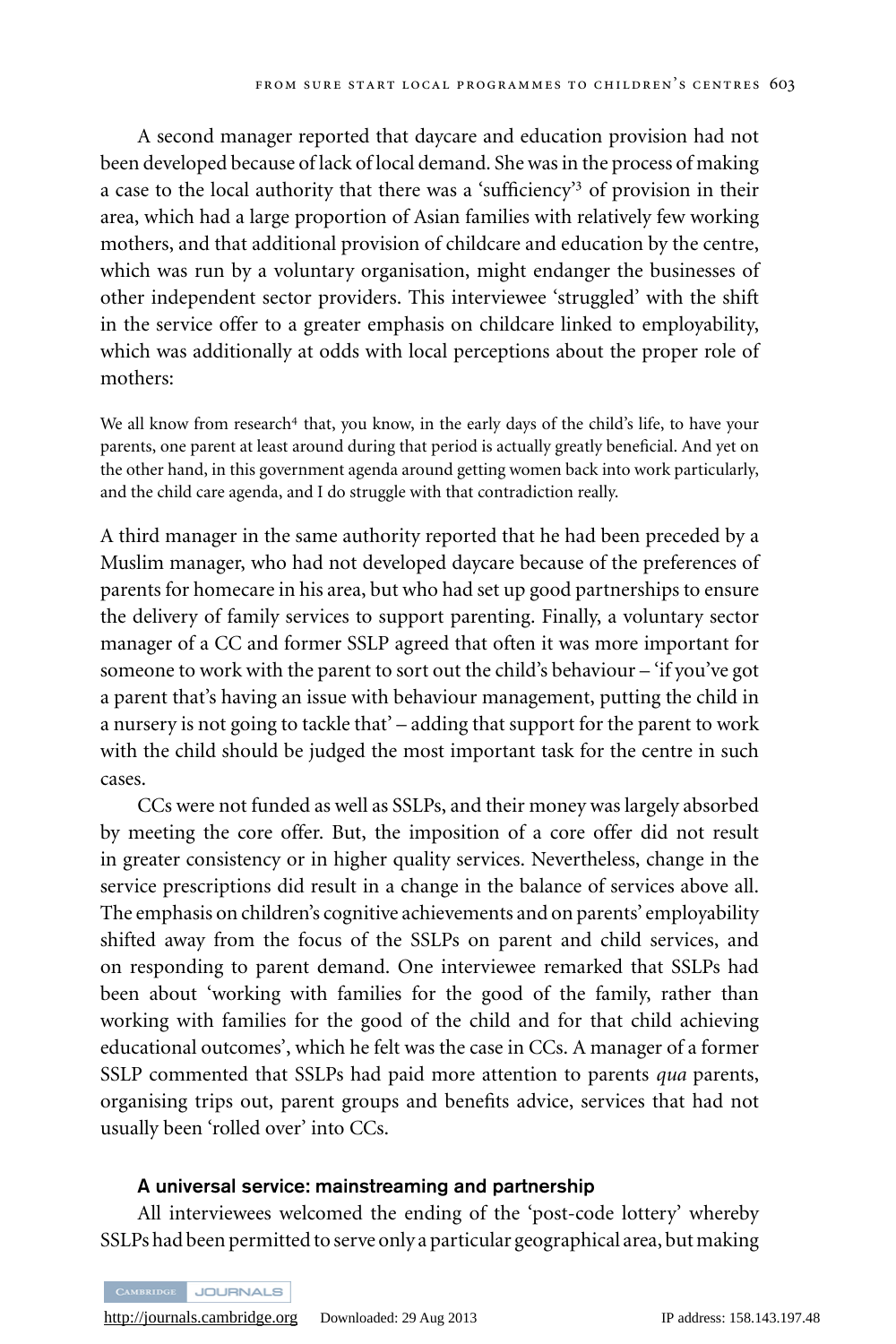CC provision a universal service under the control of local authorities brought new challenges. SSLPs had often seconded staff from the provider and based them in the SSLP. Usually, SSLPs housed a number of staff from different disciplines on their sites. CCs are unable to operate like this. It was intended by central government that they would become 'permanent, mainstream community services' (DfES, 2006: 2) and as such would rely on working with other mainstream services in partnership to deliver a fully integrated service. It is often the case that relatively few CC staff work out of the lead setting; in fact, no centre visited for this project had the full complement of staff recommended in the official guidance. Indeed, the vast majority of the managers interviewed for this study were only appointed late in 2008, even though the National Evaluation of Sure Start (Tunstill *et al*., 2005b) and the official guidance on practice for CCs (DfES, 2005) had drawn attention to the importance of leadership. A local authority officer talked energetically and optimistically about mainstreaming in terms of 'reshaping the workforce':

We had a Sure Start local programme health visitor, we had a Sure Start local programme midwife, now what we're doing is we're saying 'no, actually, we need to reshape mainstream services around CCs' and that's what's really positive *...* Because the mainstream teams actually felt they didn't have to change while there was a dedicated worker, so now, you know *...* people are joining, developing joint plans for things that were previously just, sort of, around health or education, around immunisation, breastfeeding.

This interviewee felt that there was an upside to having less money than had been available to SSLPs, because:

having less money makes you actually think how [to deliver services] *...* you can't just keep adding layers *...* because nobody changes the way they're working and you just create another, you've still got that silo over there *...* you've got to reshape the workforce.

A CC manager in the same authority also interpreted the changes in the ways of working that had taken place during the 2000s positively:

So what was done three or four years ago by SSLPs, people have seen the benefit of and have changed their working practices so we can, you know, we can manage it with this sort of partnership arrangement really.

But neither the clarity nor the optimism of these ways of thinking about the changes in ways of working was widely shared, either in this particular local authority or in the others. Many interviewees saw mainstreaming and the need to rely on partnership working as having been necessitated by the reduction in the budgets of CCs. One voluntary sector provider commented that mainstreaming 'is kind of like "dream on" really, you know'. Most managers saw that operating a CC *required* partnership working, which had not necessarily been the case in an SSLP. Several also stressed the extent to which this in turn required 'goodwill' because many service providers had to contribute the time needed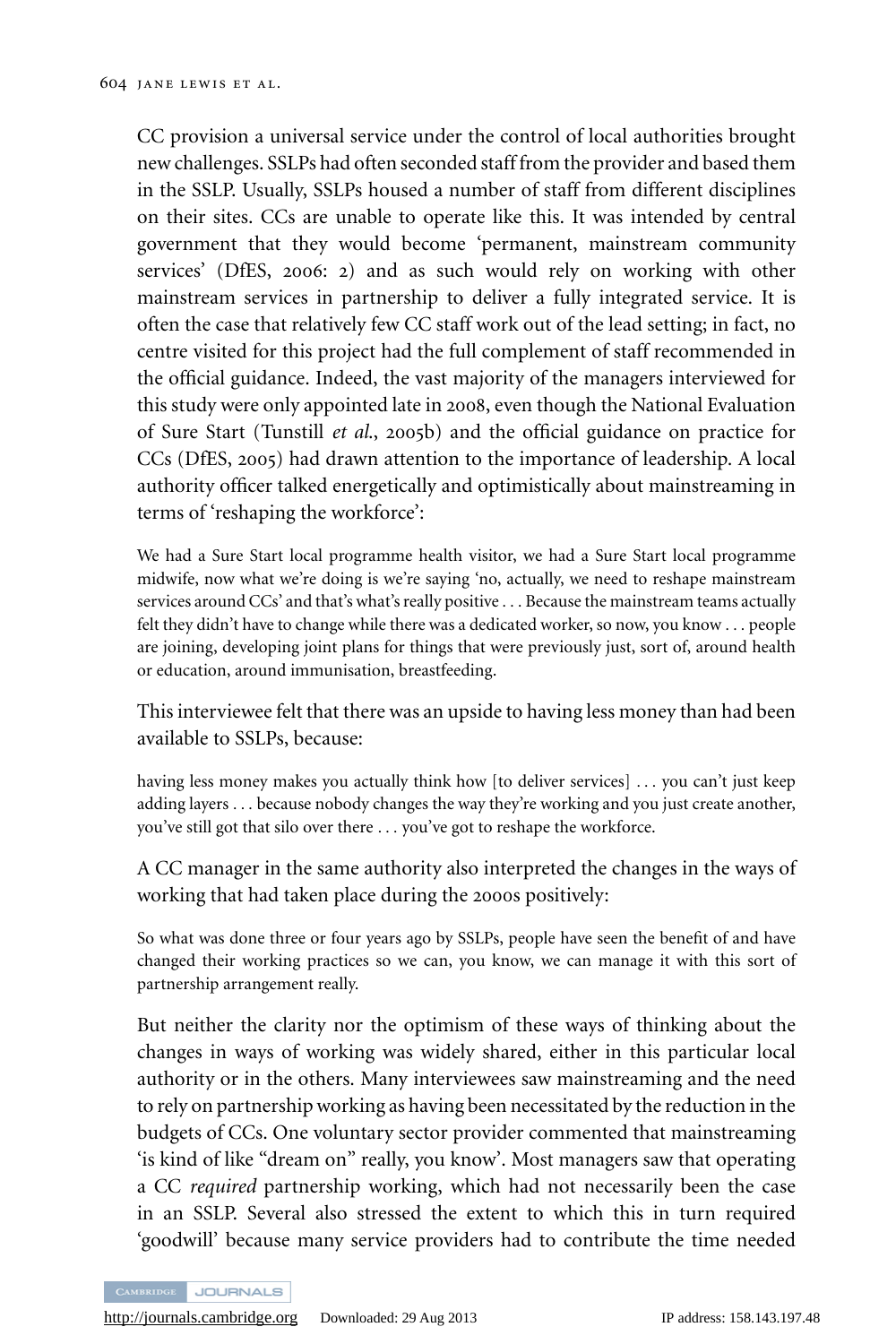to attend meetings or to deal with the paperwork that resulted from the more intensive local authority monitoring requirements that had not been properly costed. Nor were the partnership arrangements always reliable. In all three local authorities respondents mentioned problems working with health visitors, who were understaffed, and with Jobcentre Plus workers, who were not used to working outside their offices.<sup>5</sup>

Nor was there consensus on whether SSLPs were advantaged or disadvantaged in adapting to the new ways of working. One manager was of the view that SSLPs started with 'bigger teams' and were better placed to begin work as CCs. However, another manager, who had not herself worked in an SSLP, felt that

[i]t's been harder for the Sure Start workers than it has been for us really, because they have had to get used to the fact that they're working beyond a small area.

The challenges of working across boundaries and across different sites in 'hub and spoke' CCs, together with the need to integrate staff with different lines of accountability as well as training and terms and conditions of employment, are much stronger for CCs. As one CC manager who had experienced work in a SSLP put it: 'They did do integrated working, but within their own little building.' Furthermore, a voluntary organisation provider said that the SSLP workforce had not really been integrated, despite often working on a single site, and that 'silos' had continued to exist, something reinforced by a nursery head and CC manager, who commented that new SSLP staff had worked 'in parallel' with nursery staff (see above).

The shift from an area-based service to a universal, mainstream service necessitated partnership working, something that was broadly accepted – unlike the revised prescriptions for services – but which proved hard to achieve.

#### **Changes in governance: information, accountability and parent participation**

The more top–down approach to the control of CCs might have been expected to result in greater uniformity in governance. However, no centre visited for this study conformed to any of the models of governance set out in the official guidance (DfES, 2007). In addition, the vast majority of respondents in all three research areas reported a lack of 'interference' by the local authority. The closer monitoring that was required by local authorities was attributed largely to central government policy.

The main change perceived by centre staff had more to do with the flow of *information* than the degree of control that was exercised; indeed, three managers in one authority complained about the lack of guidance from the local authority. Two interviewees in another authority were more positive about the advice they had received, but commented that the local authority was a lot less 'transparent'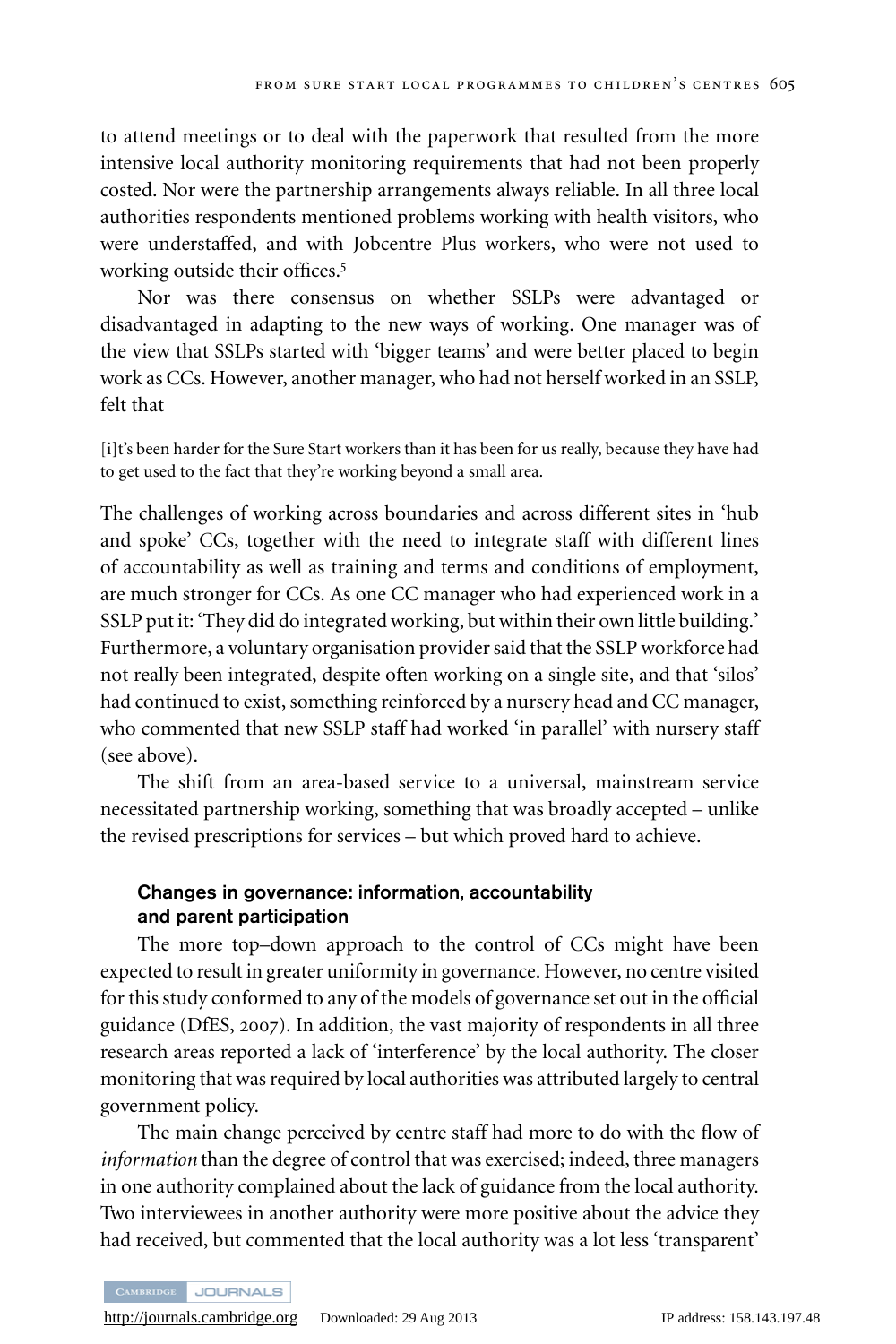than the SSLP had been. These people felt that they no longer knew as much about 'what is going on' in terms of the shifts in the policy of central government and the decisions made by the local authority officers. An outreach worker said that she had been used to meeting the SSLP programme manager every four to six weeks and had heard about developments in Sure Start programmes locally and nationally. Now she hears nothing about future plans and has never met many of the local authority officers with whom she deals; she referred to the officer from whom she regularly sought reimbursement for the fruit provided at the parents' forums as a 'virtual man'. Yet managers and providers of services complained about the number of different kinds of meetings that they were now supposed to attend. A provider of services to an SSLP only had to attend one meeting at that site on a regular basis, but in the universal children's centre service, providers may be commissioned to provide a service across all or a large part of a local authority, and it is impossible for them to attend regular meetings in a large number of CCs.

In part, problems of information and feelings that there was a lack of strategic direction flowed from the late appointment of managers in CCs. Some former SSLP programme coordinators became CC managers, but many moved into the local authority hierarchy to oversee the development of the new universal service. Virtually all managers and many front-line workers referred to the difficulties they had in sorting out lines of *accountability* in the new governance structures. For example, in a former SSLP that was run by a voluntary organisation, the manager reported to the voluntary organisation but was employed by the local authority, which was described by a front-line outreach worker as 'an interesting arrangement'. There were many similar examples. In the same authority, the head of a nursery school, which was the lead setting for a CC, said that she reported to the nursery's governing body but not to the CC, which she thought was 'a very odd situation'. Several managers said that they would much prefer to have direct oversight of the people working in their centres, as the managers of SSLPs had had over their seconded staff. An outreach worker commented that 'everybody is employed through somebody different', an aspect of partnership working that she found 'bitty' and difficult.

Finally, the new forms of governance affected *the role played by parents*, which many had felt to be of primary importance to the ethos of SSLPs. While many CCs visited for this study continued to 'consult' parents about services, ideas about the importance of their participation and empowerment had faded. Official guidance had suggested that parents should occupy as many as one third of the places on SSLP partnership boards, but parental participation in CCs was confined mainly to 'parents' forums', from which a parent representative might be persuaded to sit on one of the committees overseeing the work of the CCs. But as one manager commented: 'I don't see how it [the CC] can be parent driven in the same way [as the SSLPs]*...*the stuff around children's language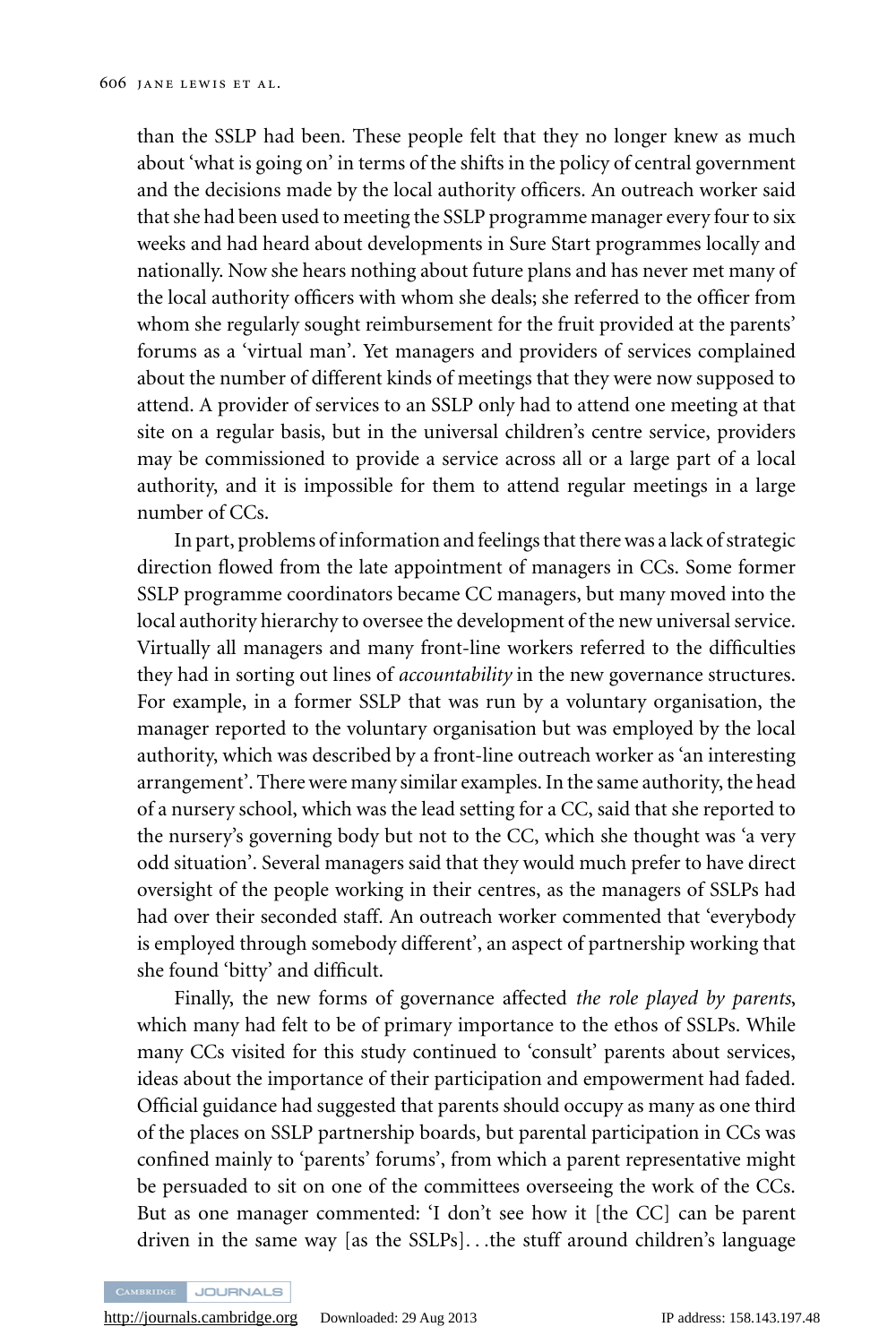development is not negotiable.' Bagley *et al.* (2004: 559) quoted an SSLP manager on the importance of meeting targets, but CCs have been driven much more by the core offer, national targets and local monitoring. Most interviewees stressed the importance of consulting parents (often via a survey) even if they were unable to respond to their desire for particular kinds of provision (which often had to do with leisure activities and would not help to achieve targets). As another manager in the same authority said, parents are asked to come in for a consultation and they are asked what they'd like, but the CC has to meet the core offer, 'so we have to reach a happy medium between what the parents want and what we can provide'. As encouraged by the guidance from central government, parents still have a 'voice' and are consulted (DfES, 2003b, Annex 2), but participation as a means to empowerment and community development has largely dropped off the CC agenda (see also Mulgan, 2008; Pemberton and Mason, 2008). One manager reported that parents were considerably less involved in the CC, with the parents' forum becoming a meeting for 'moans'.

Thus the new forms of governance have given rise to difficulties regarding the dissemination of information and the establishment of clear lines of accountability. Above all, a more top–down approach to CCs has meant less emphasis on the importance of parental participation. One local authority officer, who had been involved in Sure Start, admitted that 'sometimes I think, gosh, you know, where are the parents in this, whereas I think in Sure Start local programmes that was very evident'.

#### **Conclusion**

Statements made by Ministers and by the former Director of the Sure Start Unit stressing the continuity between Sure Start and CCs were misleading in many respects. There was considerable change in the nature of CCs as often 'virtual centres', compared to the usually more unified SSLPs, with their seconded staff; in the amount of money per child that was made available; in the nature of service provision with more emphasis on childcare, children's cognitive achievements and parents' labour force participation; in the obligation to work in partnership that followed from mainstreaming CCs; and in the more top– down patterns of governance, which gave considerably less space to parental engagement.

However, we did not find that the shift from SSLPs to CCs was also marked by greater uniformity. CCs differed from one another as well as differing from SSLPs. Indeed, there was evidence of considerable resistance to many of the key changes. In nursery schools that had been SSLPs and that became CCs, the heads (who were often also the CC managers) were happy to prioritise early years education, which was what they had always done and what they envisaged doing if CCs ceased to exist.<sup>6</sup> But this did not mean that they were convinced by the part of

CAMBRIDGE JOURNALS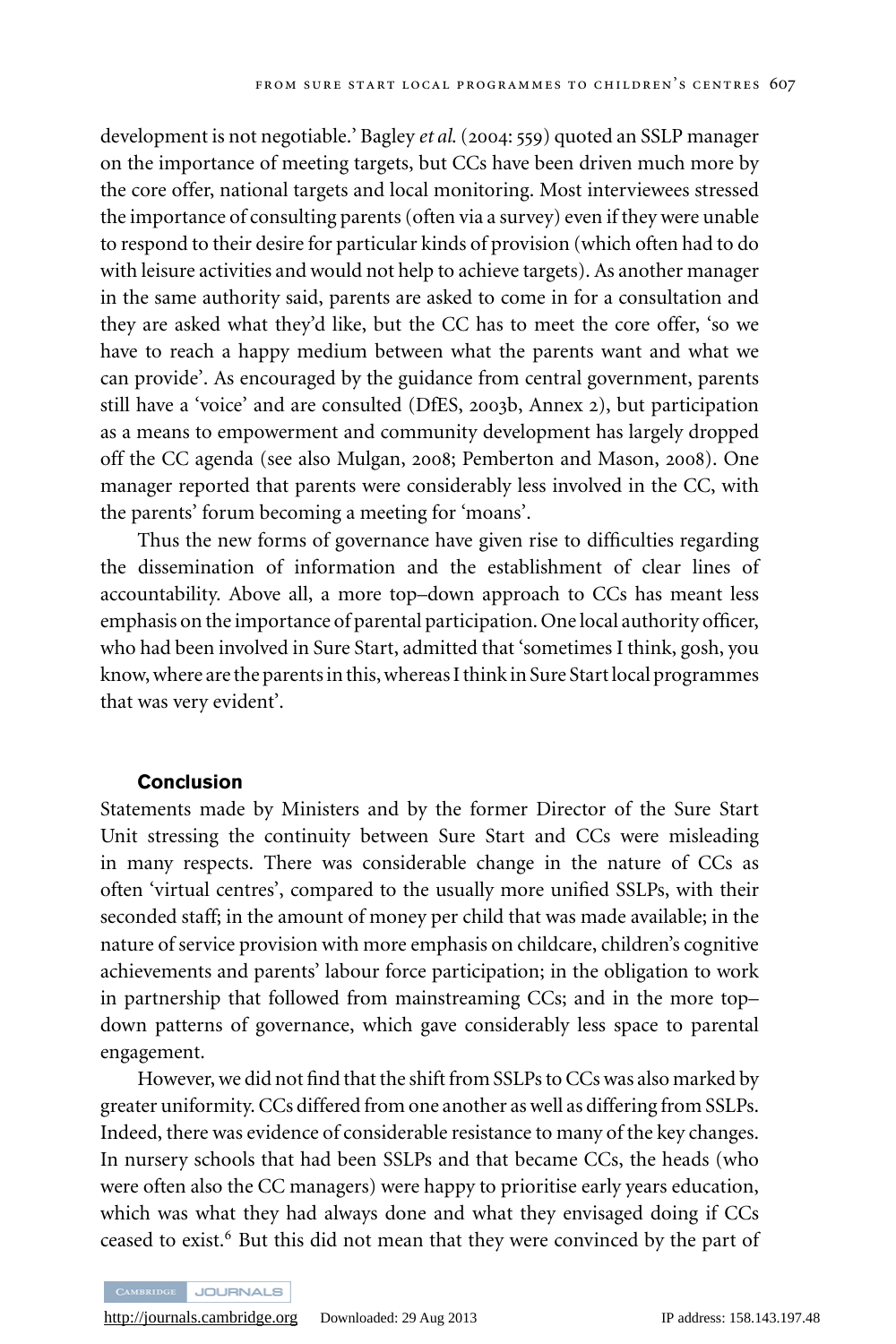central government's goal for childcare that stressed the importance of increasing employability for parents. Two of the former SSLPs in one of the authorities continued to place a low priority on both childcare and education because of the low demand for this service in their neighbourhoods. They continued to hold both to the priorities established by SSLPs in favour of family support services and to the respect SSLPs had tended to give to the wishes of parents. It is possible that a larger study may find that this approach is relatively rare; however, we found a striking example of a newly established CC where the service priorities and aims also more closely resembled those of an SSLP than a CC. Many of the managers and service providers we interviewed, especially those who had worked in SSLPs, were of the view that attention to the parents' needs often had to precede or take equal place alongside a focus on outcomes for the child. Nevertheless, some front-line workers in particular stressed the changes that they felt they had had to make in order to adapt to the priority accorded early years education, for example by forgoing events such as community fun days which both they and parents valued. Front-line workers were particularly concerned about the new ways in which they were required to work, especially about the difficulties of working in partnership. But again, given the exploratory nature of this study, our findings regarding resistance to fully implementing the core offer, and differences in service delivery and in the experiences and views of managers and front-line workers require further research.

Mainstreaming CCs as a new, universal service involved the designation of a wide variety of institutions with different histories in the public and private sectors as centres, as well as the establishment of new centres. Managers came from a variety of disciplinary backgrounds, which influenced their approaches. Indeed, there is no coherence in either the English early years workforce or in the nature of provision. While the 2006 legislation integrated childcare and education, there is still no common career path for early years workers, who are still split most notably between poorly paid childcare workers and better paid nursery teachers. The fragmentation of provision continues to be matched by the fragmentation of the workforce and, as Dahlberg *et al*. (1999) have observed, England has nothing to compare with the highly trained early years pedagogue working in the Scandinavian countries. These deeper continuities with the past account in large measure for the different approaches taken by CCs. Indeed, further research must determine the best analytical framework for exploring the wide variation in terms of service organisations and providers in CCs.

There does seem to have been an unequivocal change in one of the main organising principles of Sure Start: the participation of parents which, according to the former Director of the Sure Start Unit, had probably been the most important principle (see above). Two of the three local authority officers interviewed were as aware of this change as centre staff. While the oversight exercised by local authorities was commonly agreed not to have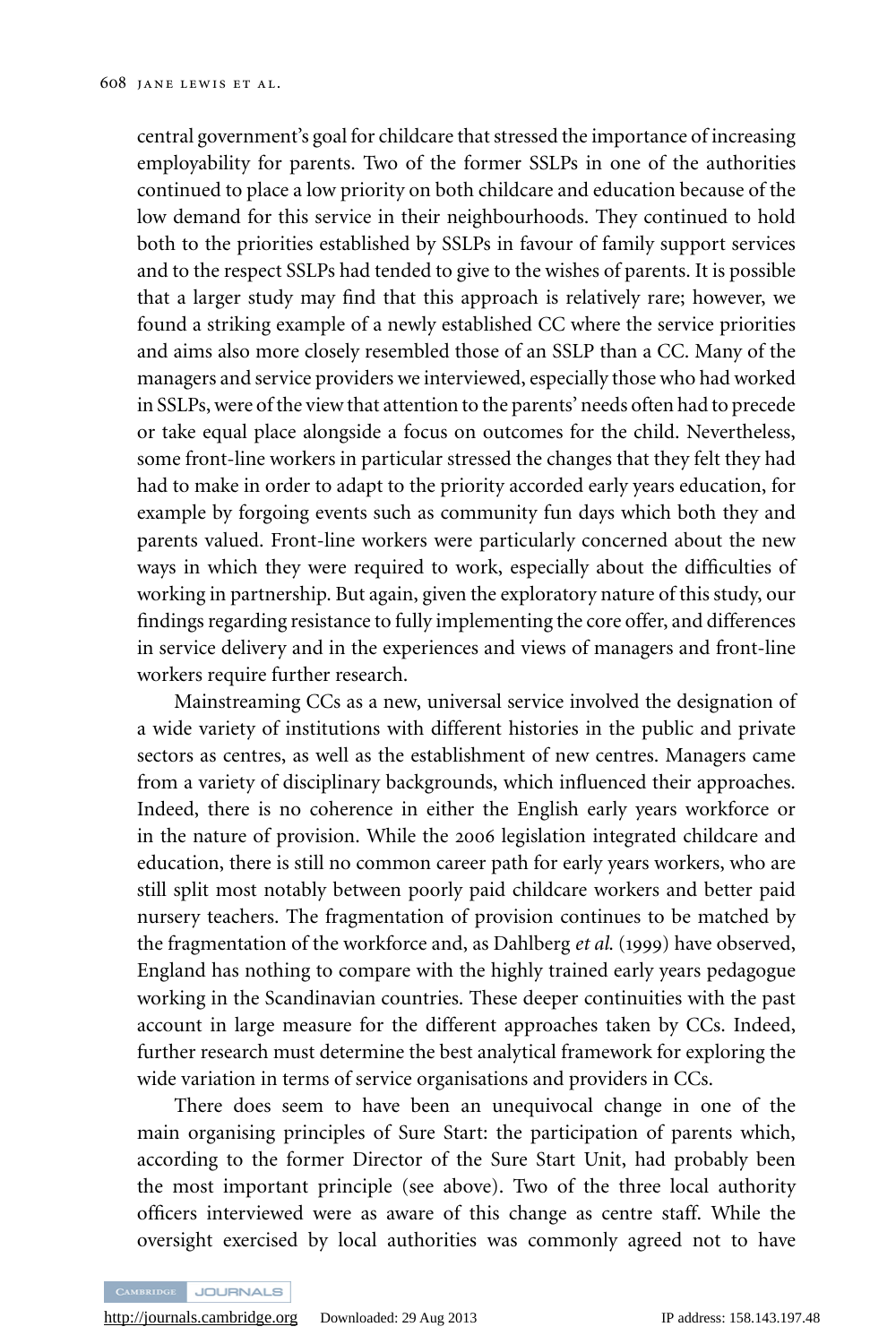resulted in uniform, direct control, there was a diminution in responsiveness to local demands, due both to less generous budgets and the demands of meeting national targets tied to the core offer. Parental involvement in the governance of centres was minimal compared to SSLPs. While central government specifications and local authority control did not completely remove the autonomy that had been experienced by SSLPs and did not impose an instantly recognisable new institutional form, many interviewees felt that there had been a significant change in principles, as well as in practices, particularly around the requirement to work in partnership with other mainstream services.

It is also important to note that the pace of change has been rapid; the House of Commons Education and Skills Committee (2005b: 11) commented on the fact that children's services as a whole were undergoing 'transformational change' at 'formidable speed'. Indeed, little was learned from the development of SSLPs in this respect (Glass, 2006). As a manager of a CC that had been an SSLP put it:

Everything has moved very quickly and I guess that one of the things that we have learnt, if we have learned anything, is that substantial change at least takes a long time to bed down.

For although respondents saw continuities between SSLPs and CCs at the overarching level of promoting child well-being, the transition nevertheless posed the need for significant changes to be made in all the areas considered in this paper. Furthermore, it is also reasonable to speculate that the new spending round beginning in 2010–11 is likely to bring more turbulence. One CC manager feared that future spending cuts might increase standardisation by reducing provision to a minimal level. Government has embedded CCs in legislation (via the Apprenticeships, Skills, Children and Learning Act, 2009), but at the time of writing it is too early to be sure that there will not be more fundamental changes to come. Further changes in the balance of services and in the target client group are possible.

Just as it was difficult to describe a 'typical' SSLP, so it is difficult to describe a 'typical' CC. CCs are not 'recognisably similar'. Much of the variation between SSLPs was attributed to the extent to which they responded to local need. CCs respond much less to local needs and demands and yet each centre visited for this project was also very different, and this applied to the newly established centres as well as to those that had had a previous existence as an SSLP or other institution. The head of one of the nursery schools that had been an SSLP commented:

it's just so different everywhere *...* I think the discrepancy across each authority and between different authorities just is quite bizarre really *...* Nobody really knows what somebody else's centre means.

It seems that it is remarkably difficult to forge a recognisably universal, mainstream early years service out of the fragmented institutions and workforce that has characterised past provision.

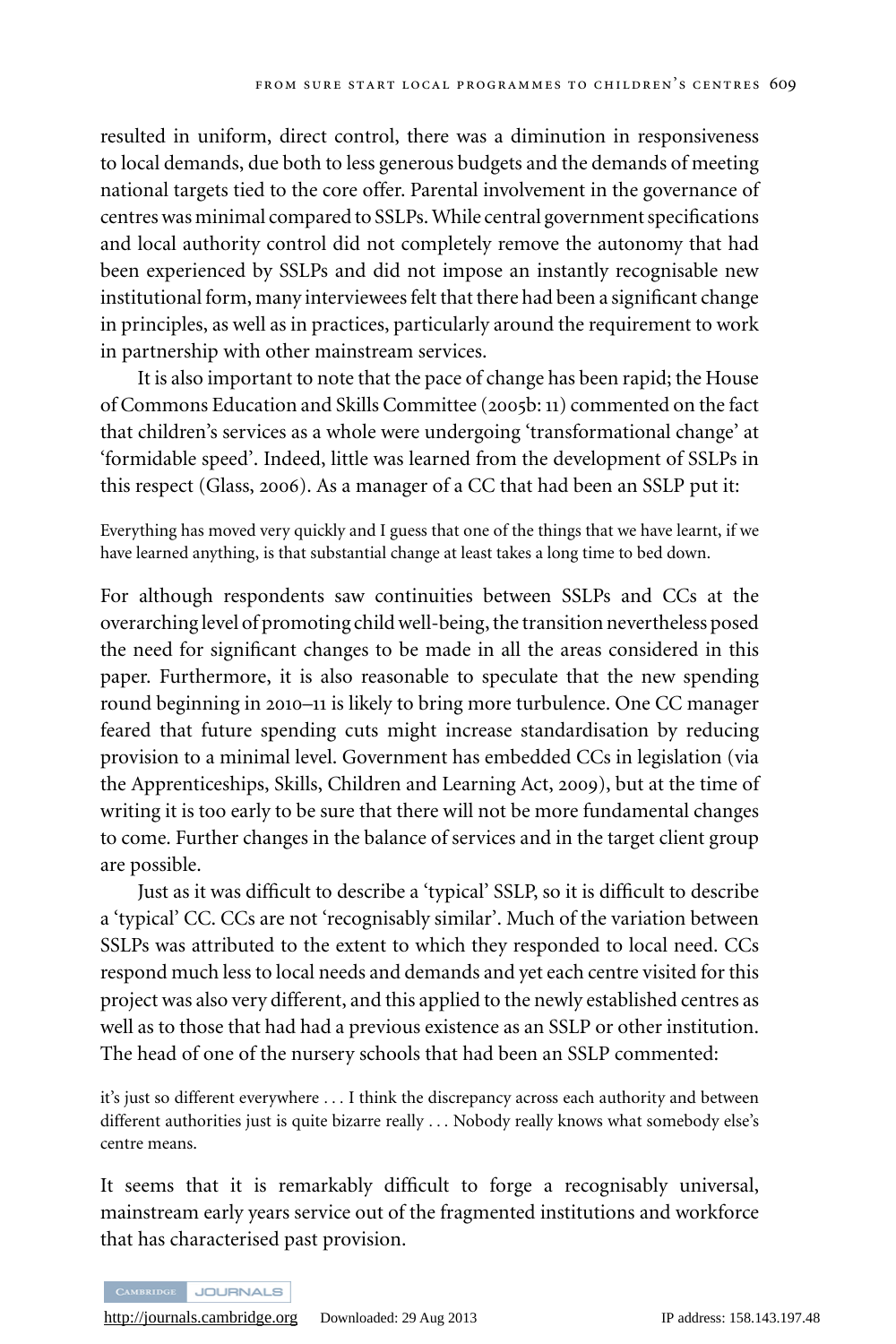|                                                                                                                   | Type of CC      |                |                    |                                                                                          |                                     |  |
|-------------------------------------------------------------------------------------------------------------------|-----------------|----------------|--------------------|------------------------------------------------------------------------------------------|-------------------------------------|--|
| Job title                                                                                                         | Ex-SSLP nursery | $Ex-$          | Ex-early<br>centre | Newly created –<br>co-located with<br>neighbourhood excellence primary/nursery<br>school | Newly<br>$created -$<br>other sites |  |
| $(1)$ Primary/nursery<br>school senior staff                                                                      |                 | $\overline{2}$ |                    | 3                                                                                        |                                     |  |
| $(2)$ Manager of CC<br>$(3)$ Combined role:<br>head/deputy head of<br>primary/nursery<br>school and head<br>of CC | 3<br>3          | $\overline{2}$ | 1<br>1             | 9                                                                                        | $\overline{2}$                      |  |
| 4) CC front line staff<br>5) Partner organisation 3<br>staff (not front line)                                     | $\overline{4}$  |                |                    | ı                                                                                        |                                     |  |

| Appendix 1: Numbers of interviewees by type of site and job title |  |  |  |
|-------------------------------------------------------------------|--|--|--|
|-------------------------------------------------------------------|--|--|--|

In addition, three local authority officers were interviewed whose roles cannot be linked to a particular centre.

#### **Explanation of categories**

- 1. Senior school/nursery staff head teachers and deputy head teachers of the lead setting who are not responsible for directly managing the CC.
- 2. Manager of CC job titles vary, and may include 'children's centre manager', 'children's centre co-ordinator', 'head of CC' and 'programme manager'. Individuals responsible for running the CC on a day-to-day basis.
- 3. Combined role includes individuals whose roles involve leading and managing both the nursery/primary school and the CC itself (although there may also be another individual responsible for day-to-day CC business)
- 4. CC front line staff includes voluntary sector and PCT workers who provide a service at the CC.
- 5. Partner organisation staff staff of voluntary sector organisations who do not themselves provide a service within the CC, but who manage staff who do.

#### **Acknowledgement**

We would like to acknowledge the financial support of both the Nuffield Foundation and the Spencer Foundation. We would also like to acknowledge the help received from Norman Glass a few months before his death, when we discussed both the policy change and its implications for practice at the local level.

**JOURNALS**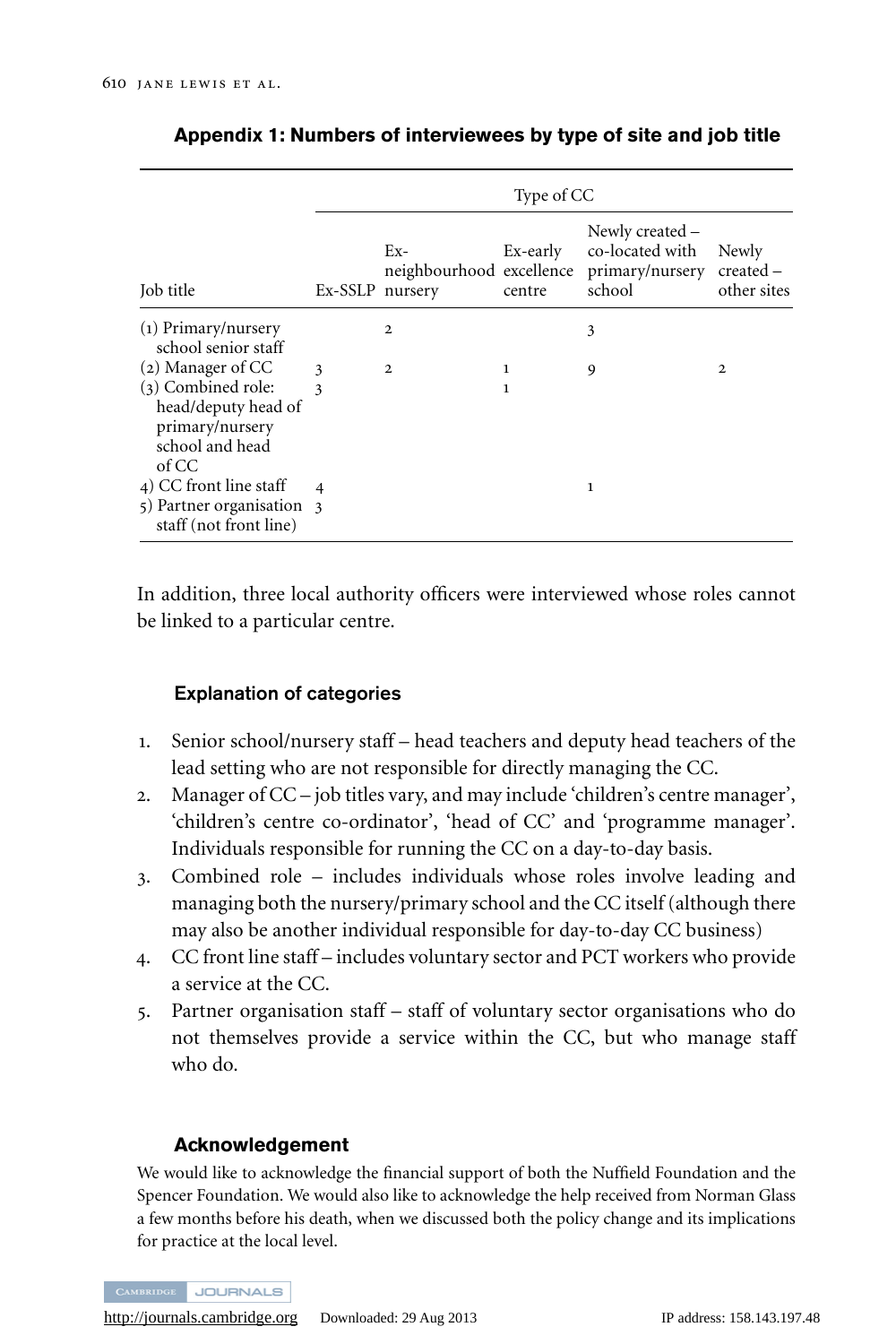#### **Notes**

- 1 While there has been a considerable literature on Sure Start, much of it emanating from the National Evaluation of the programme (Belsky *et al.*, 2007; Anning and Ball, 2008), there is a paucity of literature on CCs.
- 2 Evaluation of outcomes will in any case prove difficult. For, while much more emphasis was placed on the importance of child outcomes in the transition to CCs, the national targets set also changed, making comparisons between SSLPs and CCs difficult.
- 3 In line with the requirements placed on LAs by the 2006 Childcare Act.
- 4 For a recent review of this research, see Hansen and Hawkes (2009).
- 5 Tunstill*et al.*(2005c) observed that there has been a lack of training for partnership working, although Bagley and Ackerley (2006) noted on the basis of their local case study that Sure Start professionals were committed to a partnership perspective.
- 6 In fact, the new funding formula for early years education makes nursery schools vulnerable to closure.

#### **References**

- Anning, A. and Ball, M. (eds.) (2008), *Improving Services for Young Children: From Sure Start to Children's Centres*, London: Sage.
- Anning, A. and Hall, D. (2008), 'What was Sure Start and why did it matter?', in A. Anning and M. Ball (eds.), *Improving Services for Young Children: From Sure Start to Children's Centres*, London: Sage.
- Bagley, C. and Ackerley, C. (2006), '"I am much more than just a mum": social capital, empowerment and Sure Start', *Journal of Education Policy*, 21: 6, 717–734.
- Bagley, C., Ackerley, C. and Rattray, J. (2004), 'Social exclusion, Sure Start and organizational social capital: evaluating inter-disciplinary multi-agency working in an education and health work programme', *Journal of Education Polic*y, 19: 5, 595– 607.
- Belsky, J., Barnes, J. and Melhuish, E. (eds.) (2007), *The National Evaluation of Sure Start*, Bristol: Policy Press.
- Capacity (2009), *Outreach to Children and Families: A Scoping Study*, Research Report DCSF RR116, London: DCSF.
- Dahlberg, G., Moss, P. and Pence, A. R. (1999), *Beyond Quality in Early Childhood Education and Care: Postmodern Perspectives*, London: Falmer Press.

DCSF (2007), *Sure Start Children's Centres: Phase 3 Planning and Delivery*, Nottingham: DCSF.

- DfES (2003a), *Sure Start Guidance 2004–6: Overview and Local Delivery Arrangements*, Annesley, Nottingham: DfES.
- DfES (2003b), *Sure Start Guidance 2004–2006: Delivery Guidance*, Annesley, Nottingham: DfES
- DfES (2005), *Sure Start Children's Centres: Practice Guidance*, Annesley, Nottingham: DfES.
- DfES (2006), *Sure Start Children's Centres: Planning and Performance Management Guidance*, Annesley, Nottingham: DfES
- DfES (2007), *Governance Guidance for Sure Start Children's Centres and Extended School*, Annesley, Nottingham: DfES.
- Eisenstadt, N. (2002), 'Editorial, Sure Start: key principles and ethos', *Child: Care, Health and Development*, 28: 1, 3–4.
- Eisenstadt, N. (2003), Letter to all SSLP Partnership Chairs, 21 February.
- Glass, N. (2006), 'Sure Start: where did it come from; where is it going?', *Journal of Children's Services*, 1: 1, 51–57.
- Hansen, K. and Hawkes, D. (2009), 'Early childcare and child development', *Journal of Social Policy*, 38: 2, 211–240.
- House of Commons Education and Skills Committee (2005a), *Every Child Matters: Ninth Report of Session 2004–5*, Volume 2, HC 40-II, London: The Stationery Office.
- House of Commons Education and Skills Committee (2005b), *Every Child Matters: Ninth Report* of Session 2004–5, Volume 1, HC 40-1, London: The Stationery Office.